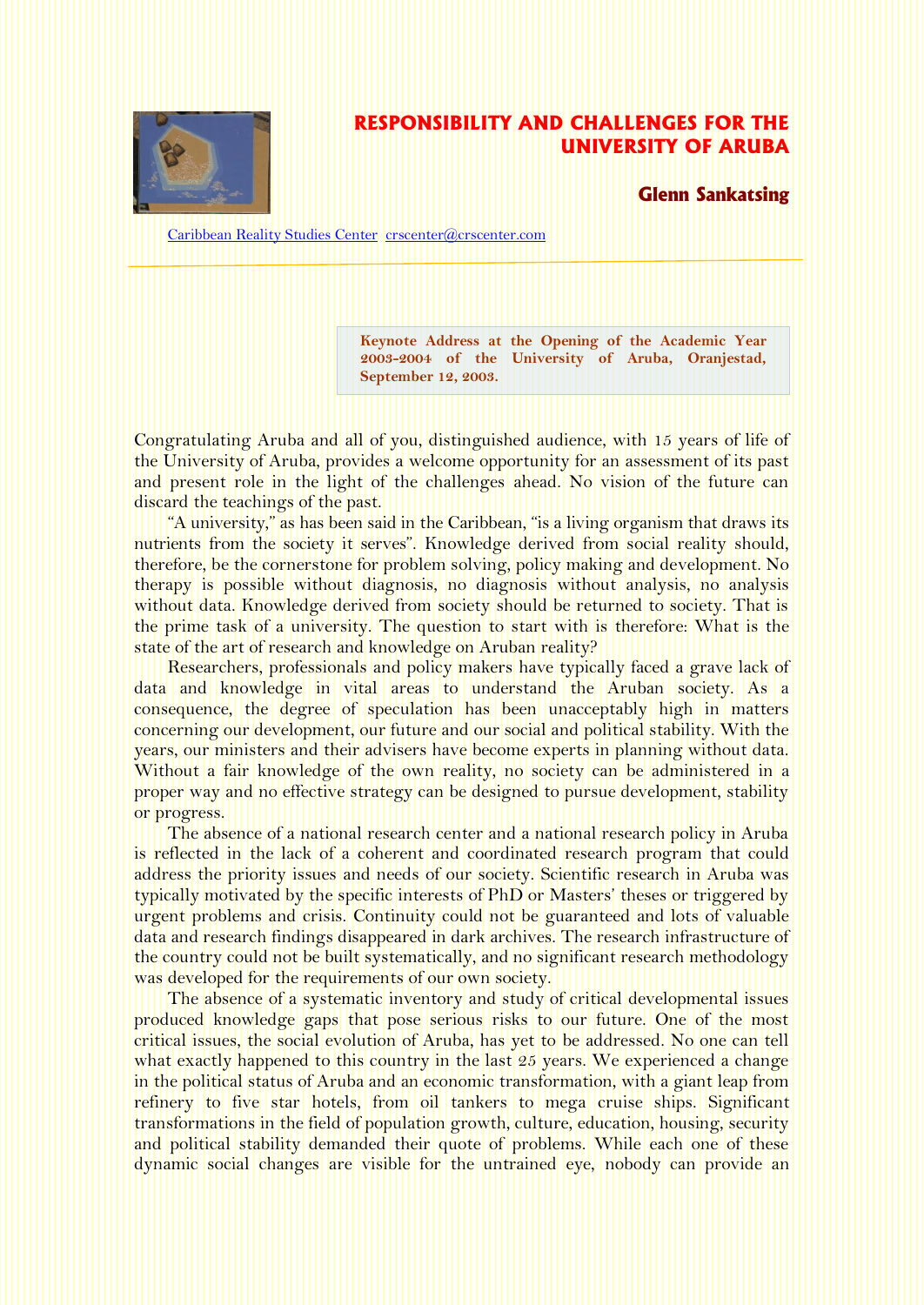integral view or overall understanding of such a critical matter as the social evolution of our society in the last decades, and we can only guess what is still in store for us, because the society was not properly mapped.

Without a clear understanding how the present was shaped and where we stand at this point in history, no successful development strategy can ever be designed. This casts all footlights on the only institution in this small country that is capable of responding to this vital challenge in an impartial way, our university. What, then, is the role and responsibility of the University of Aruba?

A university is not a training center, but a center of learning, discovery and creation. Autonomous research of the own reality and independent thought is a prerequisite for any meaningful training endeavor of the university. The University of Aruba, can, therefore, be assigned the following minimum tasks.

First, at the heart of the training efforts of the university stands the goal of breeding a new generation of critical scholars, professionals and leaders, able to embark on a creative project for our own future. No degree is offered, unless supported by a fusion of knowledge and skills, combining social thought with research capabilities, in order to deliver creative and independent professionals and scholars.

Second, the University of Aruba assumes the role of *national research center* that pools and mobilizes all available expertise on Aruban reality. To do so, it creates a research environment that incorporates, motivates, invites and supports researchers and professionals, while closely cooperating with all relevant institutions from the government, the private sector and the NGOs.

Third, the University of Aruba assumes a coordinating task in designing a *national research policy* based on policy-relevant, problem solving, development oriented and strategy designing research, that can put all research initiatives and undertakings on the island to the test.

Fourth, the University of Aruba coordinates a comprehensive research project to map the social evolution of Aruba of the last 25 years, geared towards the design of a data-based development strategy. It will include all relevant national issues and social indicators for development. By joining forces with other institutions, researchers and professionals, that project can be finished without trouble within two years with own expertise.

Fifth, the University of Aruba is a critical, non-partisan, autonomous center of knowledge, thought and discussion on the Aruban reality and development. No society can function properly, when the main issues of national discussion and reflection are daily set by sensational newspapers or inspired by partisan or electoral considerations, while experts, researchers and professionals are marginalized into the technical maintenance of the system. As a pluralistic and democratic platform for discussion on social and developmental issues and strategies, the university initiates and hosts a permanent open dialogue and critical debate on all major issues regarding our society. For a university, to think is to work, as a prominent Caribbean thinker said, "thought is action for us."

Sixth, Aruba is too small a place for a self-supporting university. A critical requirement is to embed our university in a system of international cooperation and joint action, by maintaining and consolidating traditional ties with Europe, but in the first place by opening paths to the Caribbean and Latin America. Participation in comparative, transcultural, regional projects should take a prominent place on the agenda, in order to overcome the countless constraints posed to a small island society.

By responding to these six tasks, our university will assume the responsibility of a center for research, thought and learning, involved in designing a feasible development strategy, as the therapy that builds on analysis based on data. This role in fostering development poses an extremely difficult task for our university.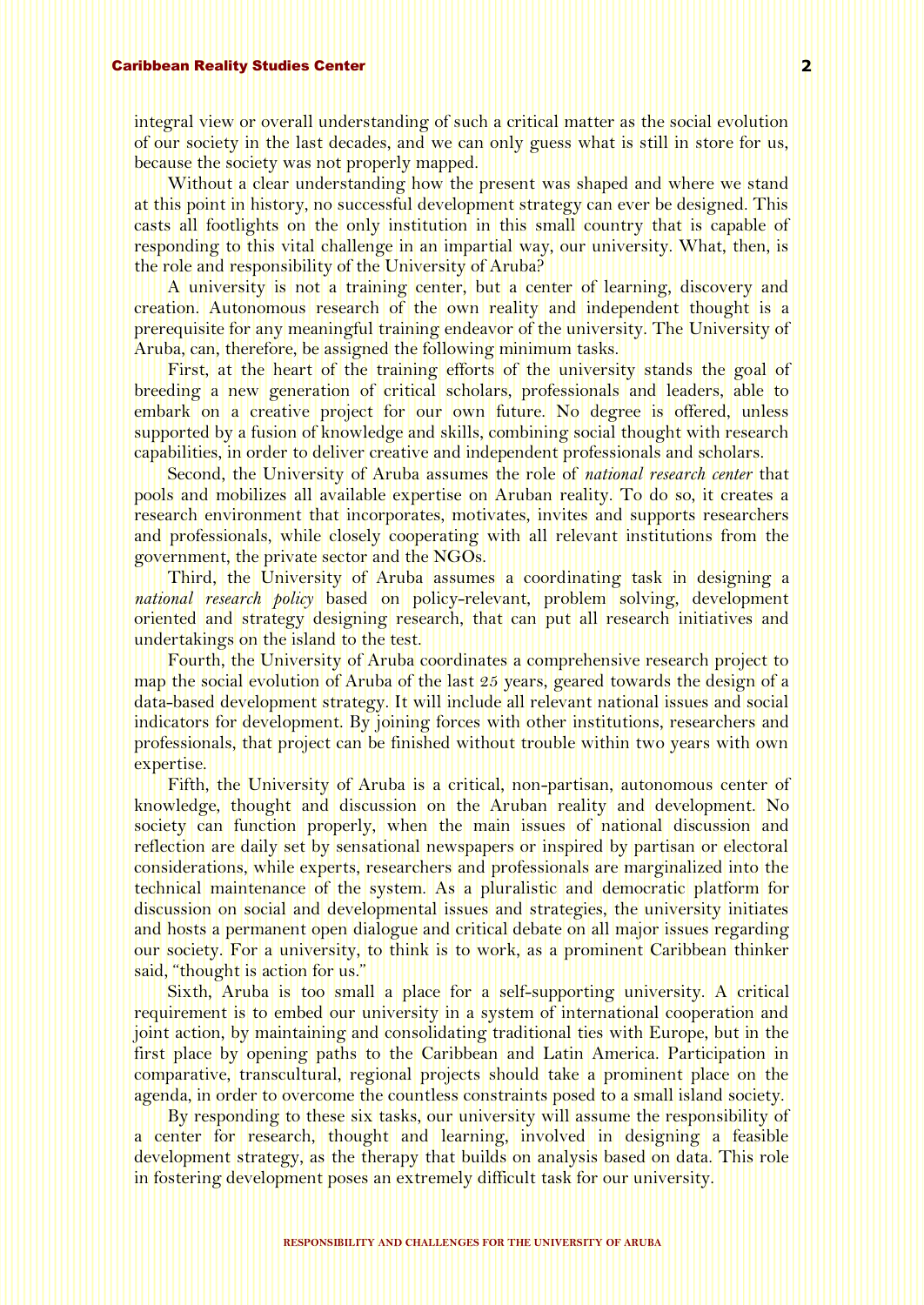## Caribbean Reality Studies Center

World wide, all scientific centers and universities have dramatically failed to respond to the developmental needs of the majority of the globe. Today's social sciences are immersed in an embarrassing silence, without a new project to offer or an encouraging message to deliver to desperate people who find all paths blocked on three continents.

All development theories of the last fifty years have failed, without exception, and not one single paradigm of development is still in place. Their main flaw was that development was downgraded into transfer, implantation and imitation of achievements and devices from elsewhere. This explains the historical failure of all of them. You can give a mango seed water and protection to grow into a strong mango tree, but it will never become an apple tree. Development, therefore, cannot be transferred. It is a process from within that one can trigger, support and sustain, but never donate by transfer, not even as a generous gift. The correct definition of development is, therefore, the mobilization of the own potentialities in interactive response to nature, habitat, culture and history for the realization of a project of one's own.

Any seed, any embryo will tell you exactly the same story that development is from within. You can only grow out of your own genes; never out of the genetic codes of another, not as an organism, not as a society, not as a university.

A critical analysis of fifty years of development theories reveals that, in reality, what was labeled as development was envelopment, a paternalist process to incorporate the other, to enclose and wrap up by envelopment, as done with an envelope. Transfer and mimicry of devices were taken as the prime agents of progress, in an attempt to clone oneself into other societies, instead of mobilizing their own potentialities and inner forces. The unmasking of the false development discourse led to a new promising explanatory model, the development/envelopment paradigm, with development as self-realization and its negation, envelopment, as the incorporation in an alien project. It offers a powerful tool to reinterpret our history and design our own project for the future.

In this interdependent world, just as in nature and evolution, life always sprouts from the interaction between the internal and the external. All useful inputs and devices from abroad should, therefore, be welcomed and invited, but always previously seasoned and adapted to our own needs and requirements, serving our own development.

This new concept of development allows us now to fine tune the role of the University of Aruba, as a social reality-based, future oriented institution. Contrary to a tenacious myth of science, the aim of scientific research is not to establish objective wisdoms or convey absolute truths. Its prime objective is to significantly reduce the degree of speculation, in order to minimize the risks of failure. Critical and transparent analysis of social reality focused on development should, therefore, be the central goal of the university. A critical stand, it should be reminded, comprises the commitment to accept and make public the results of analysis and reflection, regardless whether in line with own preferences or group interests. That should be the code of conduct of the university: openness, transparency and a critical stand in a dialogue where only arguments count.

To mobilize our own potentialities, we need a university that fosters development, as an autonomous, non-partisan institution at the service of society, that pools all valuable assets. A two way open-door-policy should attract all valuable researchers and scholars, and at the same time return the outcome of all endeavors to society. Knowledge and know-how cannot be put in quarantine, but should serve society. An isolated university compound, pompously claiming excellence but